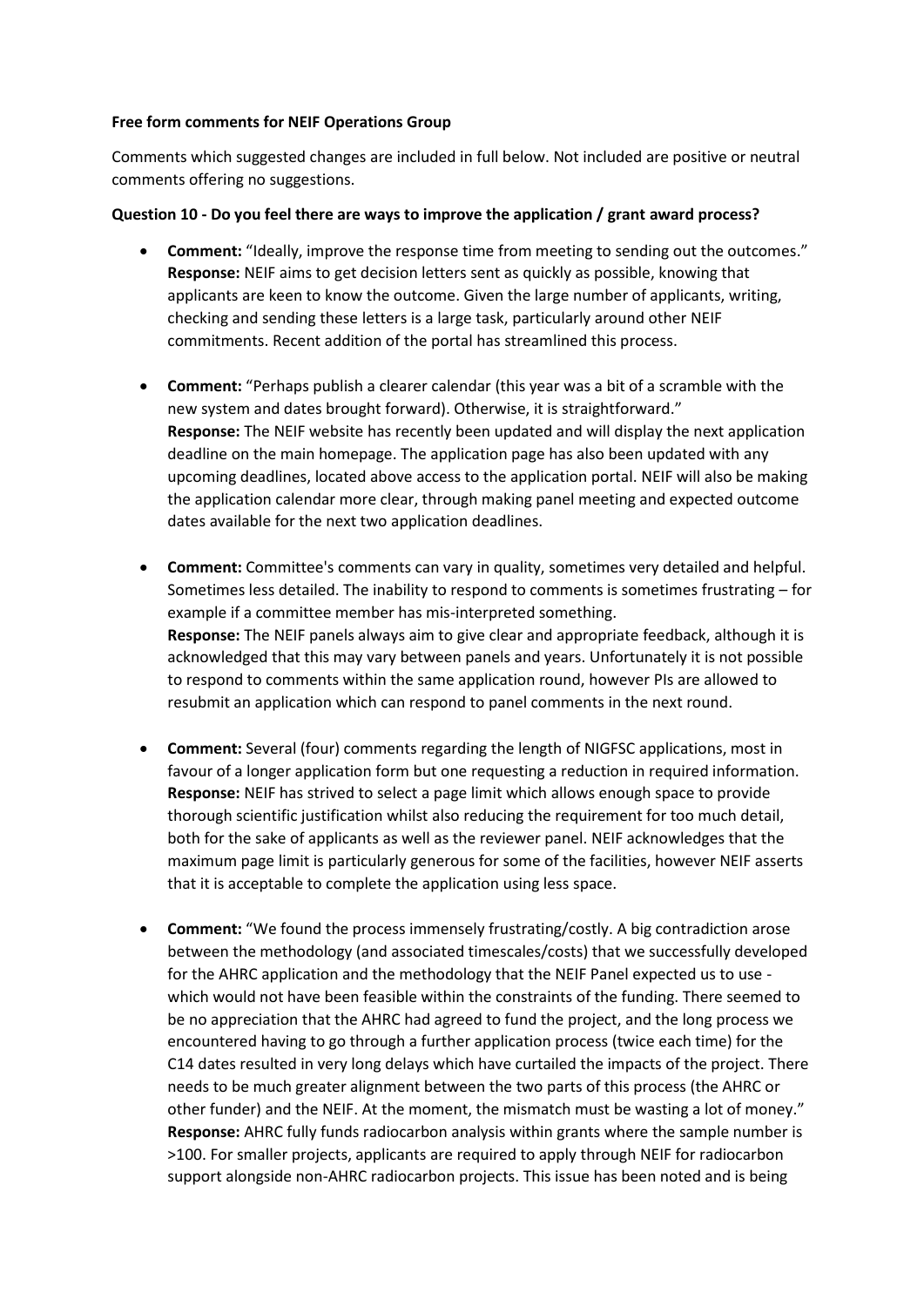addressed by the AHRC, aiming to provide a more streamlined passage for funded AHRC grants.

- **Comment:** "Occasional glitches in website submission process (files did not upload and submit until 3rd attempt). Also unclear regarding HOD approval process - it would be good if the website can automatically e-mail the HOD for approval perhaps." **Response:** Thank you for your comment, the NEIF website has been improved following this feedback, and will continue to monitor performance in the future.
- **Comment:** "current funding cycles drive \bottle necks\" COVID-19 has served to highlight these challenges. Radiocarbon is often a key step in a project and a more responsive approach to \"first-phase\" access might be highly beneficial to the wider user community." **Response:** NEIF acknowledges this as an issue but notes that almost all projects are also subject to some form of deadline. NEIF will look into this through a two-staged approach; firstly through organising project schedules in the lab to prioritise pilot/first-phase work (all other project being equal), to ensure quick turnaround for applicants looking to advance quickly to a second work phase, and secondly through potential streamlining of applications for second phase work, for example a "light-touch" review or smaller application through chair actions for successful pilot projects.
- **Comment:** "There is quite a bit of extra work required for radiocarbon analysis if you are working on a AHRC or NERC funded project. Even though this project is running (with several postdocs paid to do analyses) it is not possible to quickly get rangefinder dates to see that you are working on the correct section of the core. This has resulted in the unfortunate situation that time/money have been spent on analysing the wrong section of a sediment core. This seems poor use of taxpayers money and is very demoralising for involved researchers - especially since this can be avoided by making the rangefinder application for AHRC/NERC-funded projects a chair's action without the need for waiting for the official NEIF panel submission deadline."

**Response:** This is resolved by the new NEIF process: applications for NERC-funded projects should go through chairs actions. It is then the responsibility of the chair (with lab head advice) to check if there have been problems with the analysis and whether this should therefore not have been funded. Where there are problems, NEIF will work with applicants to resolve issues with regards to measurement strategy, however radiocarbon date results should still be provided, without applicants waiting for the panel deadlines. If results look good, the project will start with applicants having access to data immediately NEIF will investigate this further through the following potential actions:

• Ensure the correct application process for NERC-funded projects is properly and efficiently followed, to improve user satisfaction.

• Discuss adopting the same process for AHRC-funded projects - this was raised at the NEIF strategy group, but is still under advisement.

• Improve communication with applicants to highlight the specific process for NERCfunded projects and remove misunderstanding within the NEIF user group.

• **Comment:** "Greater awareness of role for NERC funded PhD candidates earlier on during PhD planning stages."

**Response:** Assuming this question refers to PI engagement with NEIF prior to funding of PhD studentships, NEIF actively encourages communication with facility staff to design science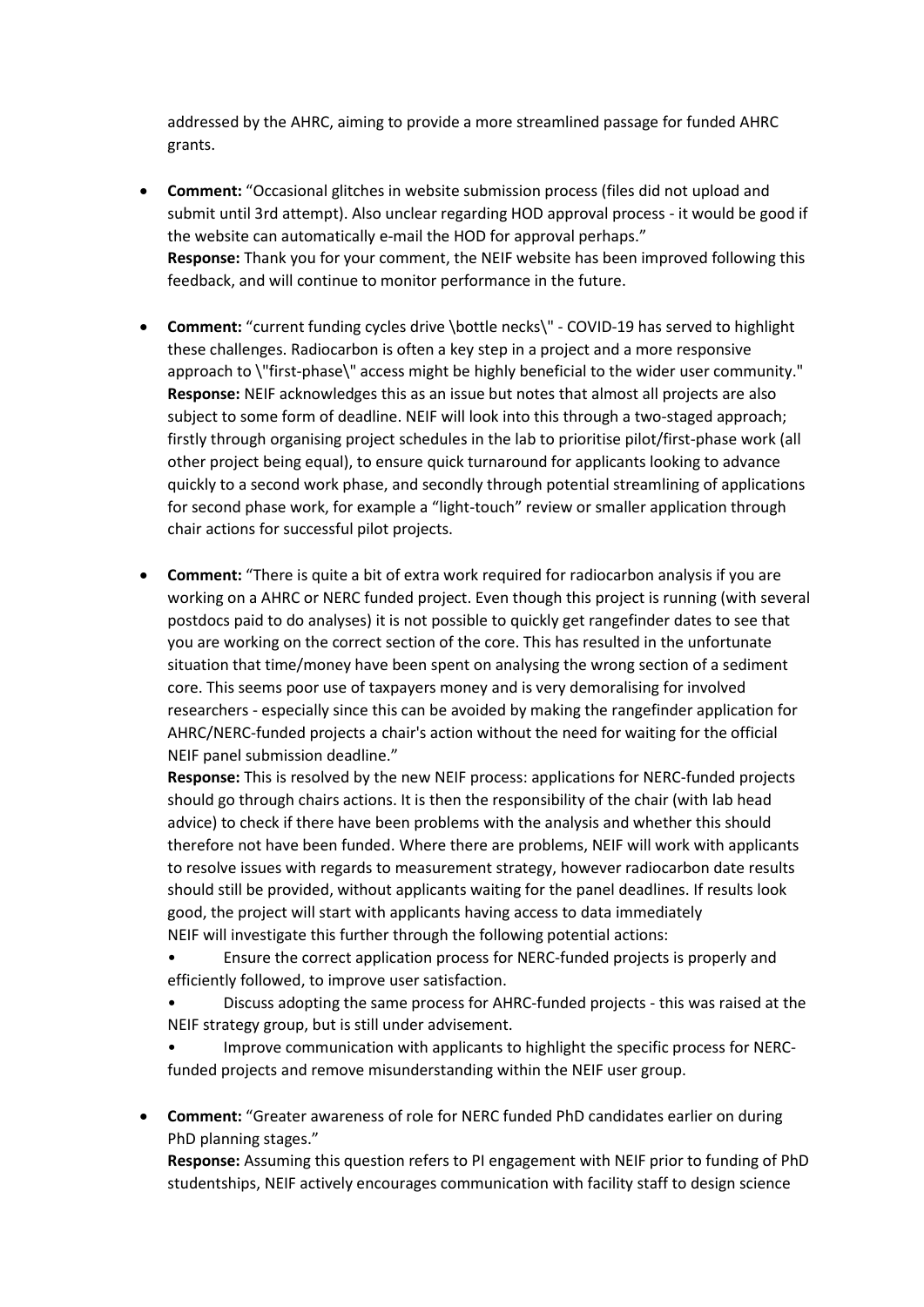projects and specific experiments, including direct involvement within studentship applications. However, NEIF understands that research plans also change throughout student projects and will assist both PIs and students at any stage of their project, when possible. The earlier users engage with NEIF, the more support and guidance can be provided.

• **Comment:** Two comments addressing radio carbon and stable isotope analysis requests from existing NERC or AHRC grants. Both comments suggest the system can be streamlined to avoid applying twice for the funding first to NERC then to the NIGFSC, citing both replication of effort and time constraints with the bi-annual NIGFSC reviews. **Response:** NEIF has recently streamlined this process for all panels. NERC grants holders (and those with AHRC grants requesting radiocarbon) can now apply to NEIF at any time in the year, rather than waiting for the next deadline. NEIF also accepts copied information from the original grant, rather than writing a new case for support. Providing there is enough information in the grant case for support, the panel are likely to approve access to the facility, although in some cases further information may be required, specific to the analytical components of the project.

# **Question 16 - Do you feel there are ways to improve the facility?**

- **Comment:** "Ever more funding and expertise. Replace and extend expertise where lost to retirement etc where possible and reduce turnaround times for analysis." **Response:** The funding received by NEIF is unfortunately outside of panel control. Alongside all NERC facilities, NEIF has been flat funded for nearly a decade now as part of the government's austerity measures. This has meant annual budget cuts, with no information on when this situation is likely to change. It is therefore not possible to expand any of the facilities at the present time, with the best possible staff replacements being made when required.
- **Comment:** "It is almost a year since we submitted the samples and we have not received our results yet, which constitutes an extremely long delay, but I tend to think is due to the Covid-19 situation, so I am not able to pass judgement only based in this year's experience." **Response:** While it is not possible to comment on specific cases, closure of laboratories from mid-March to mid-September due to COVID-19 has caused unfortunately long delays. Usually NEIF endeavours to provide results within 12 weeks, however but this was impossible to achieve in 2020.
- **Comment:** "I find the NEIF turnaround times to be incredibly slow. I don't understand how a group of samples enter the facility together and the results come out over a period of a few weeks or months. This is a regular complaint as it makes it impossible to timetable the next stages of the research that require these results." **Response:** NEIF endeavours to provide data within a fixed period, however there are often delays due to unforeseen problems with samples or equipment, for example when further

material is required or when there are difficulties with analysing particular samples (e.g. contaminated or extremely small).

• **Comment:** "Collaboration: There should be clarity regarding authorship expectations of facility staff on publications. This will safeguard both facility staff and academics through the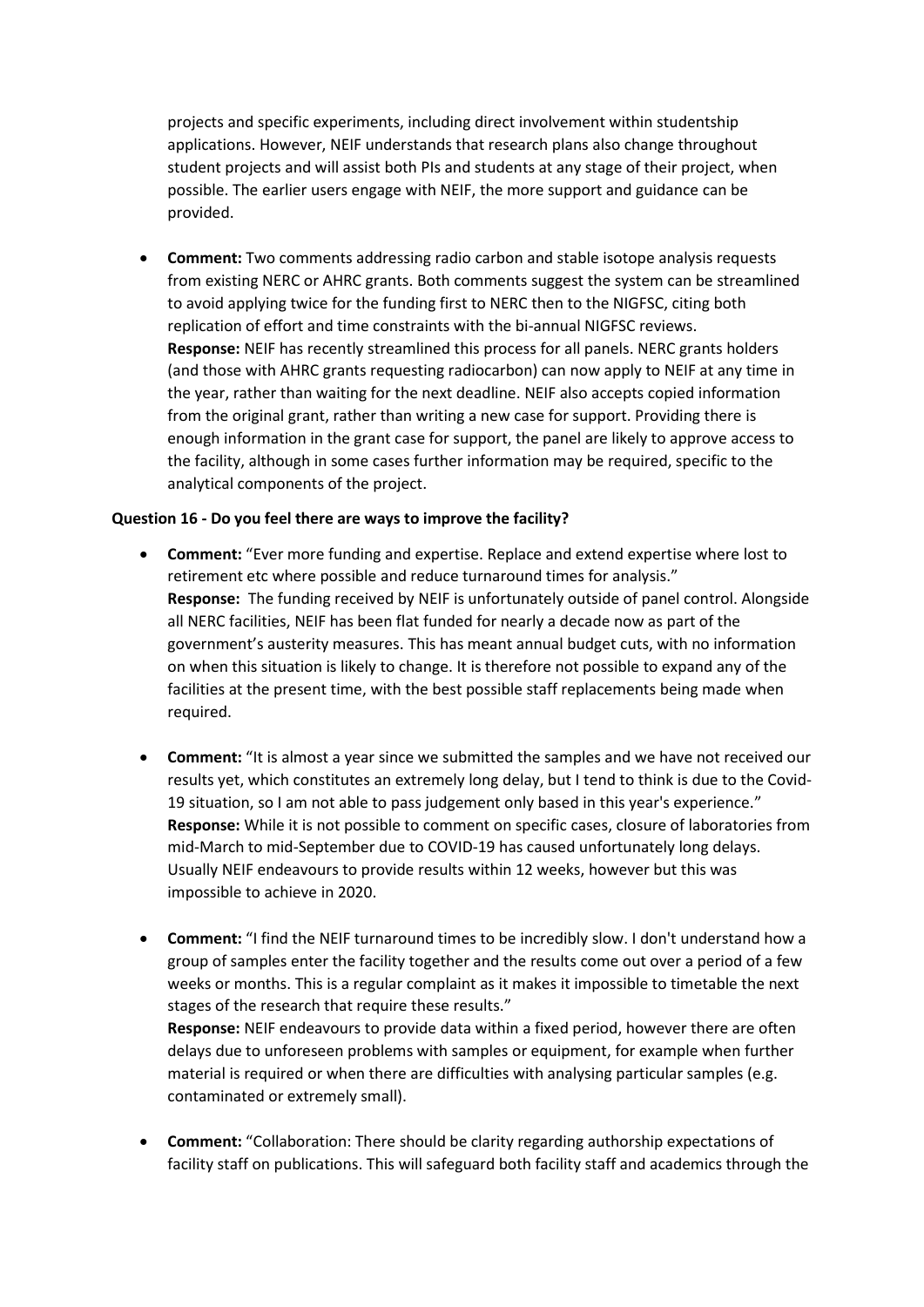publication process."

**Response:** NEIF agrees that this is an important aspect of project collaboration and encourages this discussions between all project members from the start, to ensure clarity. Data ownership and publication expectations for NEIF funded work are also clearly laid out in the accompanying documentation.

• **Comment:** "Try to encourage stronger partnerships with the science in which you are invested."

**Response:** NEIF staff are deeply invested within their science areas and aim to provide both analytical support as well as scientific expertise for projects they are involved with, although given the wide scope of science areas NEIF covers, this is not always possible. NEIF staff are often Co-Is on NERC-funded grants, or supervise PhD students that access the facilities (as external Co-Is), with the respective documents detailing the nature of the partnership and why NEIF staff are involved at that level. NEIF staff also regularly work towards developing the current lab capacity to meet the demands of new users and enhance the already extensive science portfolio of the facilities, for example some staff have designed bespoke sampling equipment and novel methodologies which have led to peer-reviewed publications with project PI/Co-Is.

• **Comment:** "The facility is currently not up the standards of other labs in terms of 14C analysis: much slower, require larger samples, and more expensive. I understand plans are in place to improve the equipment which should help this. When not obliged by NERC to use NEIF, I always go elsewhere for my analyse, for the above reasons. The NEIF staff are v helpful though"

**Response:** NEIF are addressing these concerns in the following ways:

• "Much slower" – NEIF have a continuous programme of improvement, for example implementing in-house development of custom software for logging in, tracking and reporting results, as well as a review of logistical processes in the lab. NEIF continue to try and identify how these systems can be improved to reduce turnaround time.

• "Require larger samples". NEIF encourages PIs to send material that will generate >500 micrograms of carbon (mg C) when possible, as larger samples are less vulnerable to contamination and hence more likely to provide better results. When this is not possible, NEIF also run a full small sample programme, which comparatively similar to the capabilities of other radiocarbon labs worldwide with similar programmes, with successful measurement on samples with as little as 0.1 mg C (ca. 0.2 ml  $CO<sub>2</sub>$ ). NEIF is continually working to improve these capabilities by extending small sample options across our analytical range; in the last year, small sample measurements have been extended to organics, carbonates, dissolved inorganic carbon in waters, and soil organic carbon fraction analyses.

• "More expensive". NEIF caters to a wide range of sample materials, including many where analytical difficulties can be encountered. When samples are not as expected, or if samples are problematic during pre-treatment chemistry, a programme of development work is often required to obtain or analyse materials, which is undertaken by the laboratory as part of the package of support for NERC-funded work. This also covers financial support to expand on projects and develop new avenues of investigation, as appropriate. NEIF project costings include wider project support including researcher training, data interpretation and modelling, which benefit and enhance the research of all NEIF users. Although similar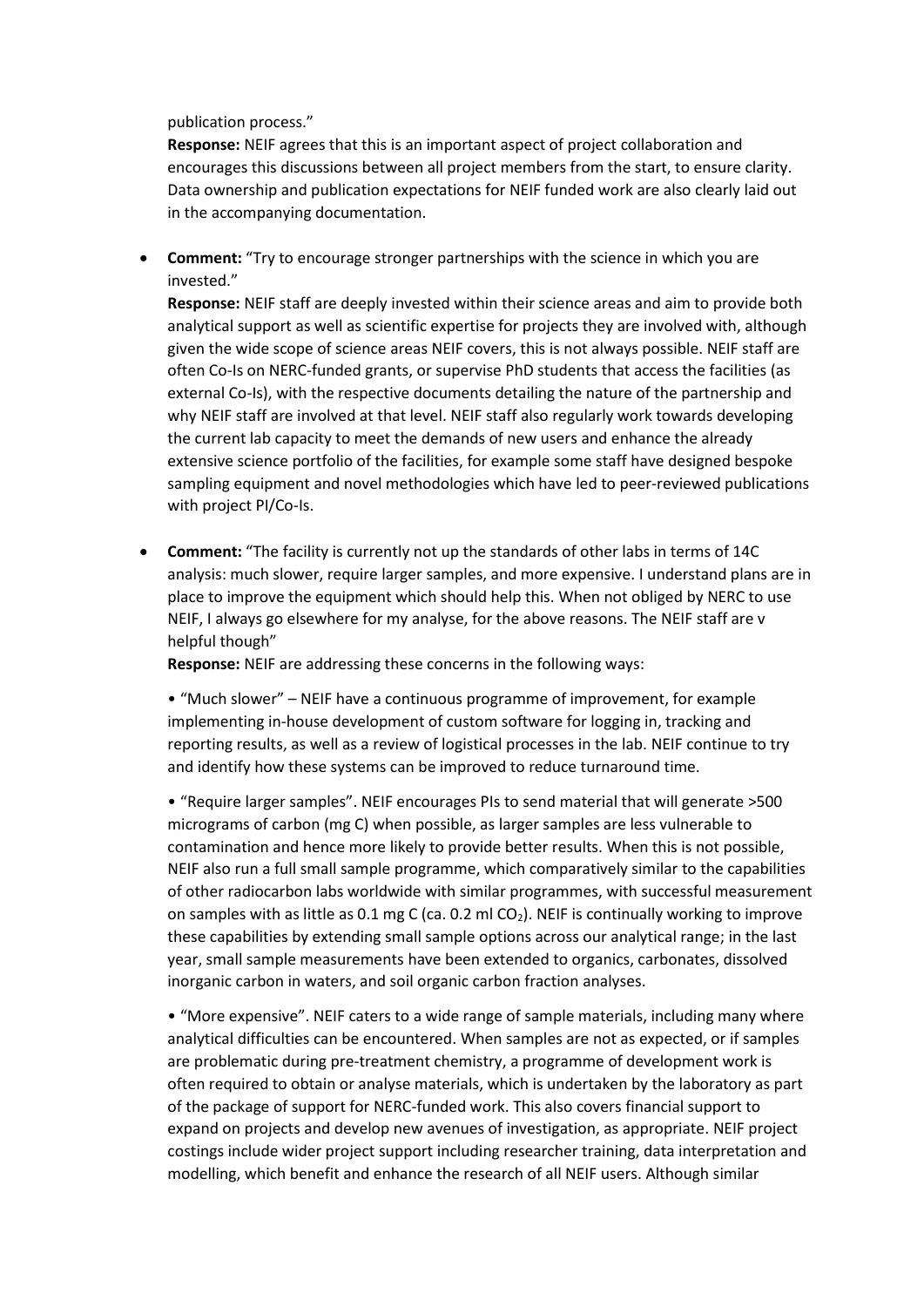benefits are potentially available elsewhere, they will still require costing and are likely to be less flexible around evolving and expanding needs during the project. Full breakdowns are provided in our Technical Assessment letters for transparency. If the requirement to use NEIF creates an issue for project costings, PIs have the opportunity to raise the NERC grant threshold for their project, by contacting NERC directly (as per the NERC grants handbook).

- **Comment:** "It is critical that the Ar isotope facility remain world leading it what it does this can only be done with ongoing financial support from NERC. In addition to strategic capital, money for people is critical." **Response:** It is agreed that Ar isotope analysis is a key capacity provided by NEIF. It is hoped that NERC will provide further funding for this in the future, but until then this facility will operate with the amount of FTE funded by the contract.
- **Comment:** I know people time is decreasing, increasing funding for people to dedicate to interaction with PIs and PhD students. Training 1-2-1 for students is fantastic but I would like funding available for my students to spend more time with the facility **Response:** SUERC, one of the key NEIF sites, provides access to a SUERC flat for visiting students at an inhouse subsidised rate of £75 per week. However, additional funding for travel and subsistence is not currently within the remit of the NEIF budget. This suggestion will be passed on to NERC for consideration, although all NEIF visits should be costed into student training grants associated with NERC DTP studentships, where applicable.

# **Question 18 - Do you feel there are ways to improve the training?**

- **Comment:** "Perhaps incorporate training as a formal requirement for funded research use this to strengthen research partnerships." **Response:** NEIF encourages successful applicants to undertake training and get involved with the technical aspects of analysis, particularly for students and early career researchers, however this is optional. NEIF plans to better advertise that training can often be included as part of funded projects more widely going forward.
- **Comment:** "By providing more online resources that can be accessed prior to the start of the analytical phase of a project. Recommending book chapters is good - but in 21st century there should be something more interactive." **Response:** NEIF acknowledges that there is an increased need for such online resource materials, particularly in a COVID-19 world. NEIF has recently had a project funded to develop such online learning materials, which are planned to become available in 2022.

# **Question 20 - Which new analytical facilities would you like to see within the NEIF?**

• **Comment:** Nd isotopic measurements of small samples. **Response:** The Geochronology and Tracers Facility routinely analyses Nd isotopes down to 5- 10 nanogram level using the Neptune+ mass spectrometer, with the capability to analyse at sub-nanogram levels with some loss of precision. Unfortunately, NEIF are not able to carry out the methods used by, for example, the Boston College Centre for Isotope Geochemistry, who analyse Nd as oxide in a TIMS instrument, achieving high precision for small loads,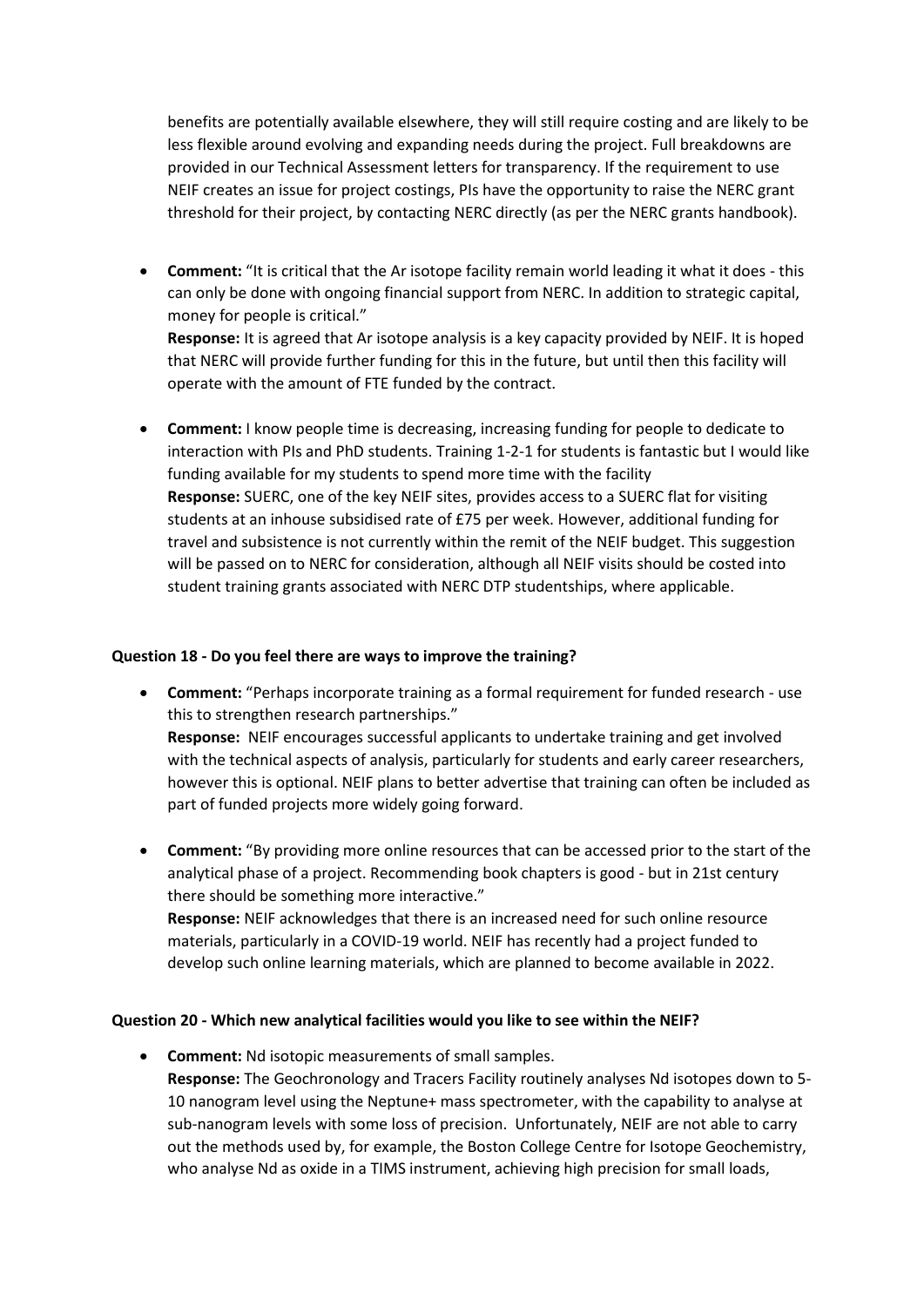primarily for use in garnet geochronology. However, if there was community demand for such a protocol, NEIF could potentially look into developing this.

- **Comment:** Compound-specific C and H isotopes (see also below online temperature ramped pyrolysis). **Response:** Compound-specific C and H isotopes are already available at the Bristol node of NEIF.
- **Comment:** "The ability to apply for funding for ancient DNA analysis for small projects would be a great help to the archaeology and Quaternary palaeontology community - esp. if they could be directly linked to C14 and/or isotope analysis with only one application. This would also reduce some of the pressure on specimens for destructive sampling if all samples were taken at once."

**Response:** NEIF agrees that this is a good idea and encourages these types of applications, which would combine techniques and reduce sampling and destruction of material.

- **Comment:** "palaeoproteomics would be useful" **Response:** ZooMS is now used to identify species/genus of samples submitted externally from NEIF, to the Oxford facility. Extending this capability to NEIF has been proposed.
- **Comment:** "The following are some suggestions to enable NEIF to retain its position at the forefront of analytical capability. 1. Carbon isotopes in DOC is one example of an area currently not addressed through the UK-wide NEIF portfolio. 2. We have recently been working hard to develop in-house capability with UKCEHCEH NEIF staff (formerly LSMSF CEH) to analyse N2O from the microbial denitrifier method. This is a technique which is in demand in the life sciences stable isotope community and which is currently not offered across the NEIF portfolio. However, the methodology requires samples to be processed on-site and analysed within a short time period. To make this technique accessible to NEIF users, there needs to be in-house capability to prepare as well as analyse these samples. This capability is still absent from the NEIF portfolio. 3. Analysing samples for oxygen-17 is yet another niche area which the facility could move into following modifications to existing instrumentation. All of these techniques will require personnel time, innovation and investment, but that is precisely what the NEIF should be best placed to deliver."

**Response:** 1. This instrument is listed as a priority for innovation in the respective lab, however, the capital to acquire it has not yet been allocated. 2. UKCEH are setting up the method to do this conversion chemically, however the use of denitrifying bacteria, which is a microbiology technique, is not currently part of NEIF activities. 3. UKCEH would be happy to discuss potential work to know the exact needs.

• **Comment:** "Push towards small sample analyses; push towards compound specific analyses and ramped combustion methods - to be honest, I lack understanding of what is possible vs what can be delivered?"

**Response:** Currently, NEIF can undertake small sample analyses, as well as compound specific analysis and ramped combustion methods. The respective labs can provide evidence of developments and collaborations that are advancing within each area. Also, the relevant equipment has been built (ramped oxidation) and purchased (CSRA).